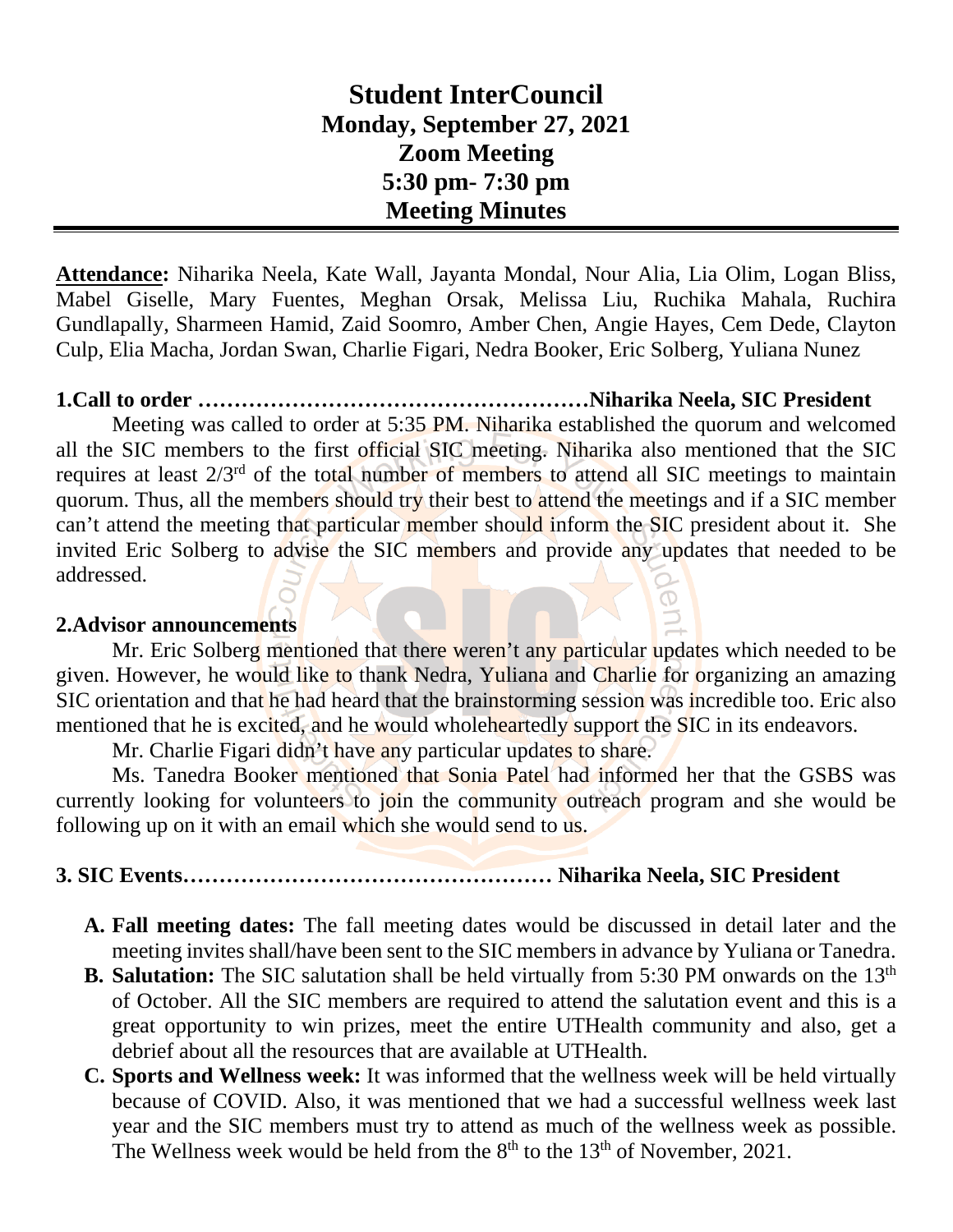Niharika then requested Kate to give the SIC members a budget update and also brief the members about the budget for the prizes.

#### **4. Budget/Project Funding updates…………………………..Kate Wall, SIC Treasurer**

Kate mentioned that there were certain changes made to the Salutation budget as the Salutation was expected to be held in-person this year. However, because of COVID variants the Salutation was moved to a virtual format. Also, it is intended to keep gift pick-up timings to the minimum. It was also planned to give about 40-50 UberEats gift cards to individuals who first pre-registered for the Salutation event. However, with the vendor that the SIC has in its system the minimum gift card amount from UberEats would have to be \$25. Thus, instead we would be having a prize of two \$200 UberEats gift cards and also an Apple watch. Also, we would be having AirPods, book-store gift cards and 14 parking passes as gifts. The plan is to have a twoweek gift pick-up period from the UTHealth recreation center. In the event of people not picking up their prizes within the two-week period, we can recycle the prizes and award it to other eligible individuals who attended the event. The SIC could also try to send out UberEats gift cards online via email to the prize recipients.

Niharika asked Kate to clarify the three-month stipulation with regards to the parking passes which shall be given as gifts. Kate stated that the parking pass recipients would have a three-month stipulated time to avail of the one-month parking pass and the start date of availing the same would be without three months of receiving the parking passes. SIC would be covering 10 of the parking passes and 4 of them would be covered by Auxillary Enterprises. The book store gift cards would be covered by Auxillary enterprises too and if required, by the President's budget. Thus, the total cost that the SIC needs to cover for the Salutation would be \$1860. Niharika mentioned that the budget is lesser than last year and that bodes well as the SIC is running a slight deficit this year. Kate also mentioned that the budget looks good for this year and the SIC should be able to successfully cover all the SIC designated events.

The approximate budget of the SIC this year would be \$28,000. Niharika also mentioned that Amanda Bennett would manage to obtain \$25 UberEats gift cards and that could be gifted instead of the \$200 gift-cards too. Kate stated that it is better to stick to the prizes that has been decided for tax purposes and subsequently Niharika put the budget to vote. The motion to put the budget to vote was successfully passed and Yuliana sent out the poll. The motion received 21 votes and the budget was approved with 100 percent approving votes.

Kate mentioned that SIC could provide funding to 5 events this year through its project funding budget and that the guidelines with regards to utilizing the project funding budget was mentioned in the SIC bylaws too. The events which could apply for the project funding from SIC would require advance approval from the School's dean and from the Vice President of Auxiliary enterprises. Charlie mentioned that the issue with gift-cards were that the UTHealth students who receive a graduate research assistantship would be taxed if they are to receive gift-cards as they are considered to be employees. Also, SIC funded events could provide alcohol if the event is held in campus, subject to HOOP 009 and the events could include fundraisers. The SIC could provide \$500 in funding and the events should be organized by UTHealth approved student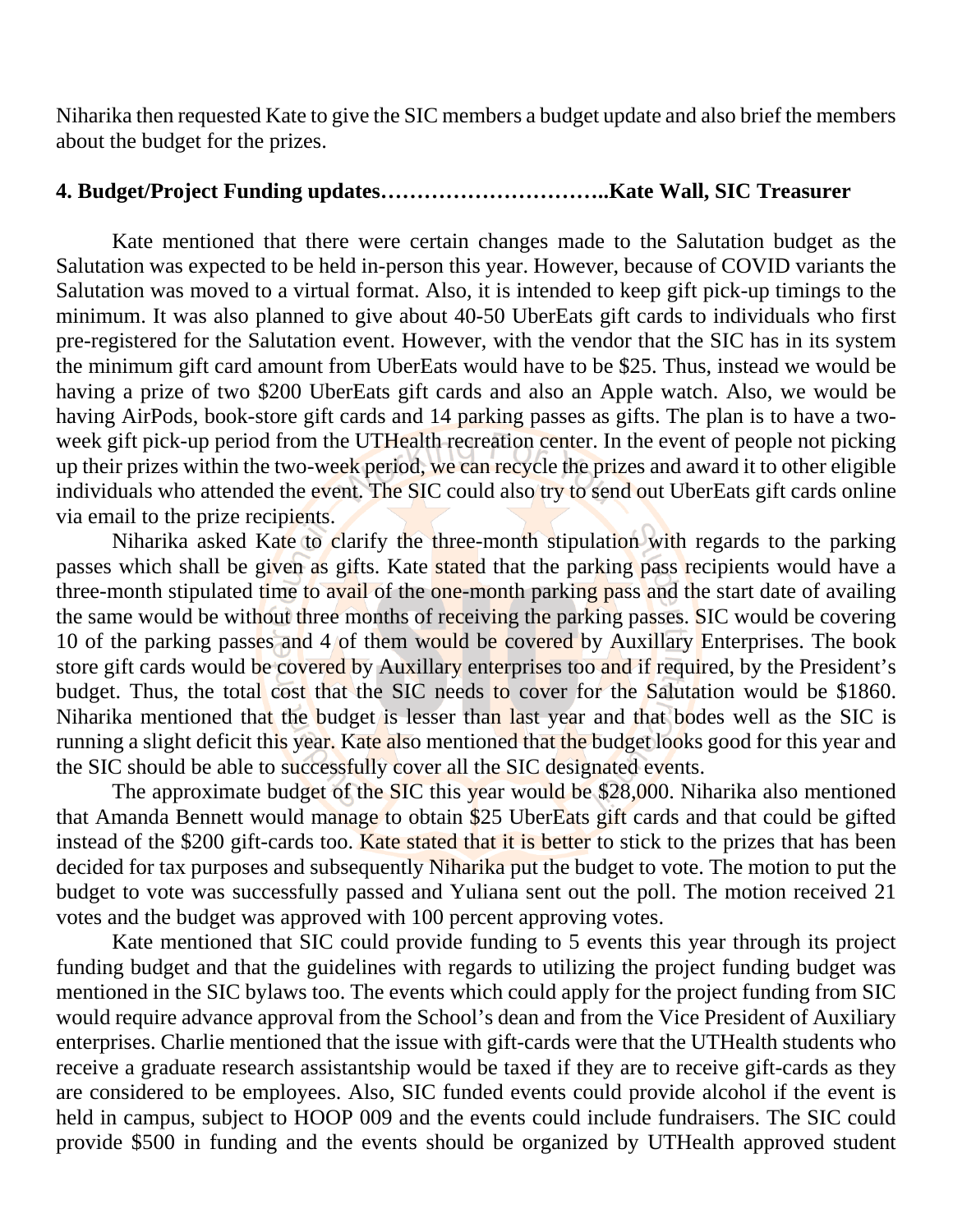organizations. The application for project funding should be sent at least two month ahead of the event date.

## **5. SIC Business……………………………………………..Tanedra Booker, SIC Advisor**

Tanedra mentioned that a SIC Microsoft Teams folder would be built for the SIC members and all the members could access it from their UTHealth emails. Tanedra mentioned that since Microsoft teams is the official UTHealth platform, it would be best to house all the essential folders within Microsoft teams to ensure privacy. Also, a Microsoft Teams has been created for all the SIC members for document sharing and listening to any meetings' recordings.

Tanedra mentioned that the SIC members photos would be taken for the SIC website and the photo shooting sessions could only be held from Mon-Fri from 8 AM to 4 PM. Tanedra would send us an email to know our schedule and our available timings for taking the photo. The photos will be taken on the  $17<sup>th</sup>$  floor of the UCT.

As for scheduling future SIC meetings, 17 SIC members (the majority) voted to have Mondays as the official week day for SIC meetings. The majority voted to have the meeting time scheduled from 6 PM instead of 5:30 PM onwards. A motion to vote was approved to decide on whether the future SIC meetings would be scheduled from 6 PM onwards. 22 SIC members voted to have the future SIC meetings scheduled from 6 PM onwards.

With regards to the Speaker Series, Jayanta mentioned that we plan to go virtual at least for the first few Speaker Series events in light of the COVID situation and we could put to vote if in-person or virtual speaker series is preferred by the SIC members. Jayanta mentioned that the Speaker Series would be open for all the UTHealth students and faculty. Jayanta also mentioned that the broad topics for the Speaker Series that the SIC members had suggested in the brainstorming documents were:

1. Academic guidance with regards to applying for fellowship and grant applications and/or jobs

2. Talks focusing on developing leadership qualities for assuming leadership roles in academic/industry/government orgs.

3. Career development talks by industry leaders and profs focusing on tips and tricks of getting recruited.

4. Talks focusing on promoting diversity and equity in the STEM field.

5. Talks about research ethics, humanities and appropriate scientific and research conduct.

Jayanta suggested a vote for deciding if the meeting would be held quarterly, monthly or once every two months. Eric suggested forming ad-hoc committee for this pilot year and inviting speakers from the McGovern School of Ethics and Interprofessional development. Eric would be willing to help the ad-hoc committee to decide on the speakers and develop the requisite connections. Also, Eric has availability of funds which could be provided towards organizing the ad-hoc committee. Jayanta's proposal for a motion to establish the ad-hoc committee was successfully seconded and the proposal was passed with overwhelming majority of 22 out of the 23 SIC members. Thus, the ad-hoc committee was successfully established, and it was decided